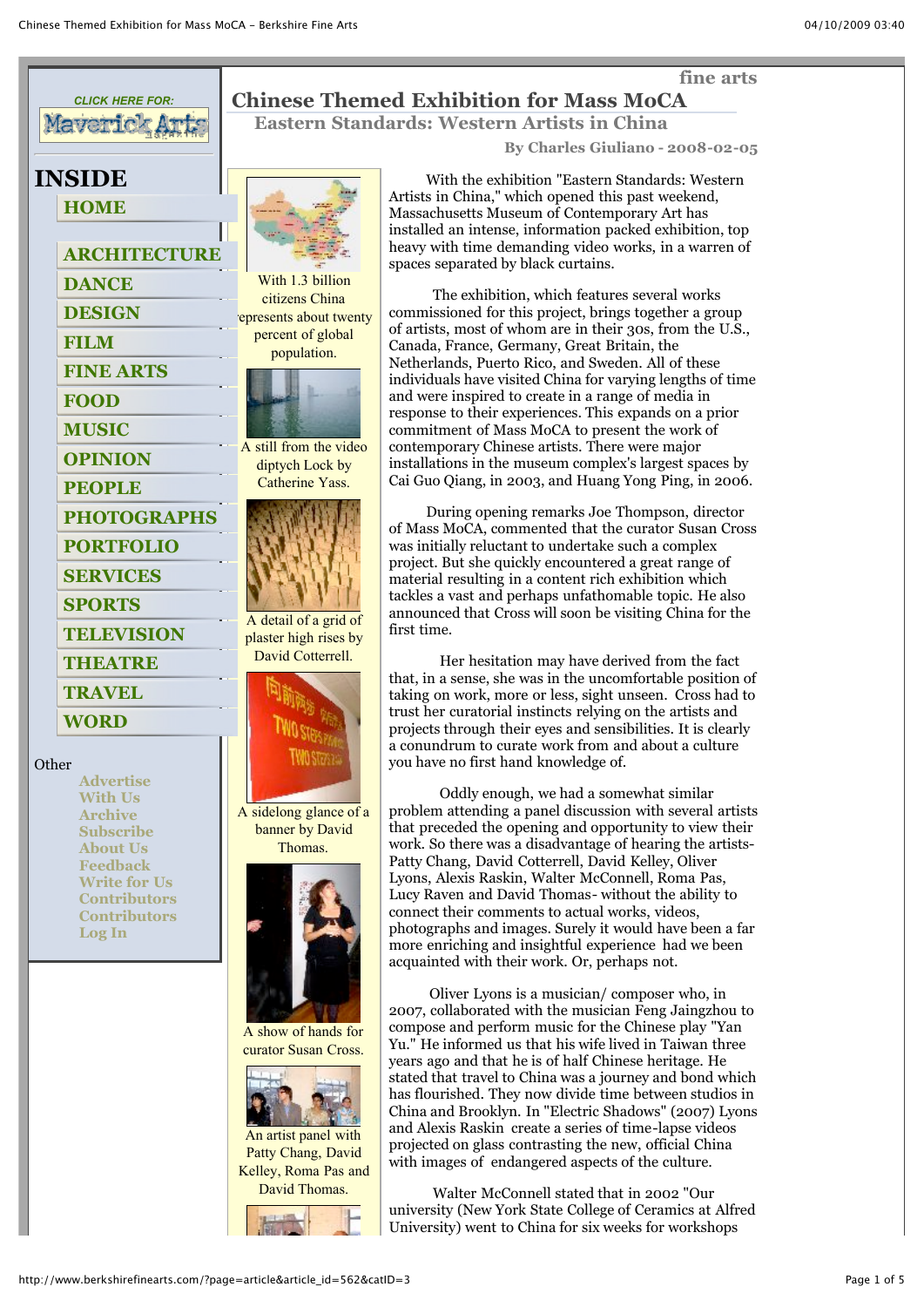

and symposiums. We explored both industrial production of ceramic art as well as 'mom and pop' studios mostly in the Southern part of China." They visited clay pits and various sites which produced ceramics. "We were there to see processes and traditions which are fast disappearing. Also we visited traditional gardens including instances of some twenty different gardens in a room this size." For this exhibition McConnell has been inspired to create a simulacrum of a Chinoiserie inspired fantasy of a Chinese garden. The piece was created on site with wet clay. The round construction has an outer wall of plastic sheeting which blurs our vision while also keeping the unfired clay moist. The piece will be destroyed and the clay recycled following the exhibition.

 In 1999, Patty Chang first visited China as a tourist with her family. "I was born in the United States of Chinese ethnicity," she said. "My Chinese heritage is domestic and was learned at home. My parents left China in 1948-49 when they were nine years old." In 2003, she and her partner, David Kelley, visited Shangri-La near the border with Tibet which became a video commissioned by the Hammer Museum in Los Angeles in 2005. "We compared the mythical city with a real place." Shangri-La was described in James Hilton's 1933 novel "Lost Horizon." Chang was short listed for the 2008 Guggenheim Hugo Boss Prize.

 David Kelley started by reading about China and its changes. "I wanted to compare our imagination and the reality of the site," he said. Kelley described an incident in which a submarine on surveillance in the coastal waters off China was navigating without sonar to avoid detection and collided with an unseen obstacle. It was for him a metaphor both tragic and insightful of their experiences of unpredicted cultural collisions. "It

represented the landscape of the imagination. The absence and presence of the underwater mountain."

 The Dutch artist, Roma Pas, was a resident at the Chinese European Art Center in Xiamen, China in 2003-2004. In her installation "Rendering" (2005- 2006) there are two projections of construction sites in many cities. She focuses on the use of bamboo scaffolding which slowly evolved with the workers who construct them eliminated from view. She described the work as driven by "How we relate to images and extensions of our bodies."

 David Thomas conveyed a fascination with Asian and Japanese cultures from a very young age. In China he was able to fabricate large banners, such as "Two Steps Forward, Two Steps Back" in this show, with text in English and Chinese, "for a tiny fraction of what it would cost in the West."

 This was a theme that several of the artists discussed; the fact that you can make just about anything in China within reason and budget and on any scale. More and more artists are considering China as a place to do ambitious projects. But, as the economy of China becomes ever more robust and dominant, this will change. Currently there is a window of opportunity. The artists also spoke of networking with Chinese artists and artisans. Lucy Raven discussed dividing time with artists, as well as industrialists, as her interest involves tracking copper as it transforms from mines in the U.S. to various forms of fabrication in China.

 During a phase of questions from the audience I asked why there had been no mention of the political climate in China. While there was much discussion of a changing economy, and the disappearance of aspects of traditional culture, there was not much sense that China is not a democracy but rather a Marxist nation. The events of Tiananmen Square were as recent as 1989 or, before that, the Gang of Four, and the Cultural Revolution under Mao. Because of the booming economy there is an illusion of freedom which does not in fact exist.

In response to this an artist commented on the great delay in receiving e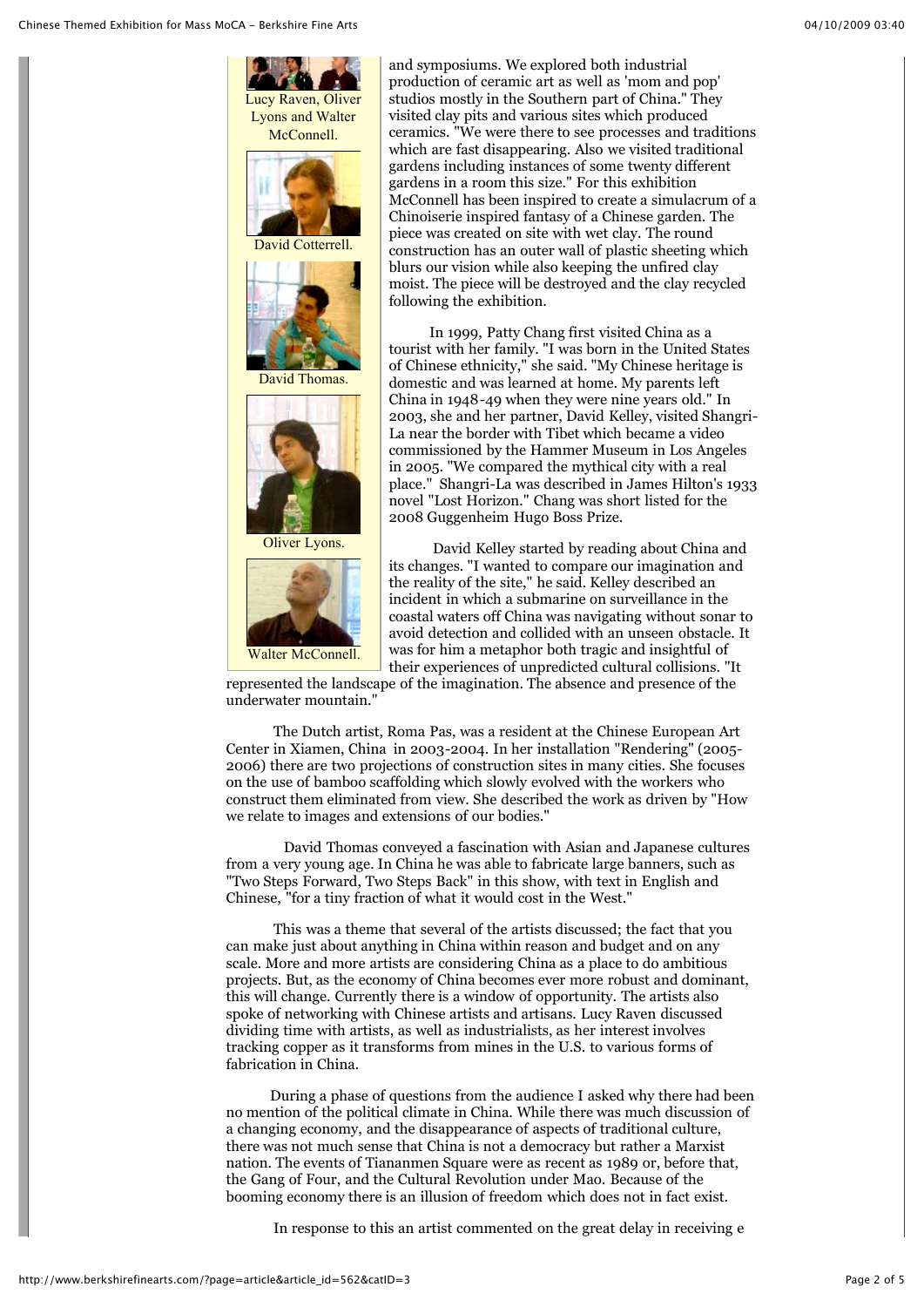mail and that it is even known to disappear. There is a constant level of police and government surveillance.

 David Cotterrell commented on encountering daunting extremes of wealth and poverty. His work focuses on the rapid construction of sprawling, high rise complexes. In the show he has a dense installation of plaster models of these tall buildings. China is in the midst of constructing the world's largest site specific project, the controversial Three Gorges Dam, which has meant the disruption and relocation of millions of individuals in a vast area that will be flooded. He discussed how, in the West, such a project would be delayed for decades with law suits and eminent domain cases. But, in China, the State owns all property which can be quickly vacated for new construction. He described the rapid razing of poor, working class neighborhoods in Shanghai which are being replaced by high rise constructions.

 Many of the individual works in the exhibition poignantly focus on these changes as villages and traditional cultures are demolished in the guise of growth and progress. Perhaps the artists represent a romantic tendency of wanting to discover and record their notions of a more traditional China before it just disappears like the flooding of the Three Gorges Dam.

 Some of the most riveting images in the exhibition are the photographs by Edward Burtynsky which depict endless rows of pink suited workers in a factory processing chicken or hanging their uniforms from the balconies of generic worker dormitories. The most compelling video in the exhibition "Lock," by Catherine Yass, projects a real time, slow, grainy depiction of barges rising through a system of locks to navigate a river. It is a metaphor for immensity and change.

 The possibility of gaining any real insight about China and its culture is, at best, an intellectual conceit. The scope of the undertaking is too huge to be knowable in anything more than tiny morsels. Just, for the moment, let us crunch some numbers. The approximate world population in 2007 was 6.6 billion. The estimated population of China at that time reached 1.32 billion while the U.S.A. logs in at a rather overcrowded 301,139,000 The entire land mass of China is just less than that of Europe. Approximately 20% of world population is Chinese. This does not calculate those of Chinese heritage living elsewhere in the world.

 While the artists offered many unique insights of their experiences of living and working in China, to a greater or lesser degree, they were speaking as artist/ tourists. None of them would aptly be described as Sinologists. This is also reflected in the work that they produced which offers tantalizing glimpses of the culture but not much you can really sink into. When compared, for example, to the depth of the experiences of viewing the work of native Chinese artists such as Huang Yong Ping and Cai Guo Qiang.

 There is always the risk of false reporting when "scientists" including anthropologists, sociologists, and even artists, respond to research and experiences of encountering peoples and cultures other than their own. The Native American lawyer, author, and cultural commentator, Vine DeLoria, Jr., wrote about this phenomenon with scathing insight and wit regarding the hordes of researchers who descended on reservations with cameras and tape recorders. It is chilling to read his work as one who has aspired to work with Native artists. Should it be any different when the art world insists on ever more exotic destinations? Cutting edge culture mavens are alert to new markets and areas for globalization. One of the artists commented on attending the first Art Fair in Shanghai which had already hosted a couple of biennales. The gallerists were busy selling their wares to an eager audience of collectors. There was talk, the artist commented, that the Asian/ Chinese market was now so well established that the buzz was that the next such frontier might be India.

 In Western Culture there is a long history of looking at and emulating the Exotic East. The French high culture and decorative arts of the 17th and 18th Centuries had its fad for Chinoiserie. During the era of French Impressionism there was the phenomenon of Japonisme as artists emulated what they learned from Japanese scrolls and prints. But these elements in art have been more about the pastiche than reflective of an in depth understanding of cultures, languages and differences. It is more usual to get the look and feel of another remote culture than to understand its essence.

During a scathing rebuttal to fierce reviews of his Venice Biennale, in the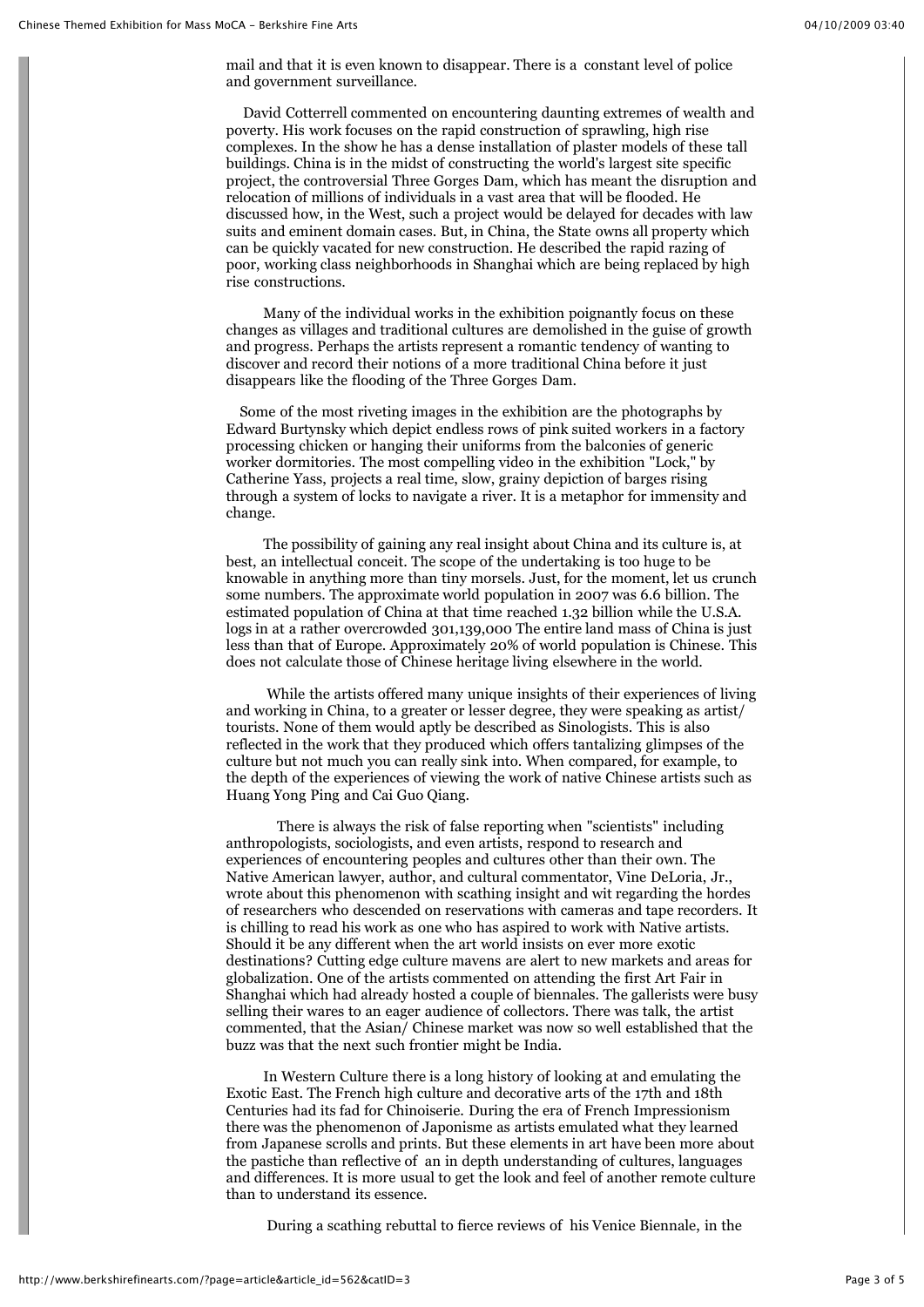January issue of Art Forum, the curator, Robert Storr, aired the dirty linen of attempts to manipulate an open call for projects for presenting African Art in the Arsenale. He discussed how the field has been marked out to by a couple of curators, to the exclusion of others, and he refused to treat the curator, Okwui Enwezor, as the "Viceroy" for African Art. As these exotic global cultures are further opened to Western curators, critics, gallerists, and collectors there is inevitable turf war. As China and India further develop, as markets with vast populations and resources, the impact on the art world will be commensurate. No serious player can afford to ignore these developments.

 More than twenty years ago, Kathy Halbreich, now associate director of the Museum of Modern Art, in an interview was prescient when she told me "In the future curators will not be dealing with the art of nations but rather with continents." Today, there are now more than 150 biennials, all over the world, and probably as many art fairs. The commodification of the art world has been both exhilarating and devastating.

 Listening to the comments of the panelists at Mass MoCA was particularly absorbing and relevant as Astrid and I also had an all too brief experience as art/ tourists in November of 1999. We participated in a two person exhibition with the German artists, Debora Mache and Anke Erlenhoff, at the Zhu Qi Zhan Museum in Shanghai. I wrote an essay for Mache's catalogue and the German curator and critic, Klaus Honnef, was there in support of Erlenhoff. We encountered first hand issues of bureaucracy as works shipped to the exhibition never cleared customs. Mache showed scrolls, hangings, and small pieces she took to Shanghai in her luggage. Her bags were "lost" on the return trip and my slides and installation shots are the only documents of the work.

 Because the opening occurred during the semester I was only able to get a week off from teaching. We flew on a Friday and returned on the following Sunday. I had my usual classes on Monday. It was truly brutal travel but left remarkable experiences and memories. Astrid and I discuss returning to see more of China and other Asian cultures. In addition to the week in China we experienced an amazing train ride to the country and visited the site of several ancient gardens. We also encountered a remarkable range from incredible wealth to grinding poverty. The rapid construction and growth in Shanghai compared to, and far surpassed, the changes we had experienced during several visits to Berlin. There was a further connection between Shanghai and Berlin when we visited the Wannen See Schloss, now a Holocaust study center, which was the site of the notorious Nazi meeting in which the fate of Europe's Jews was decided over lunch.

 During the Holocaust only Shanghai would allow entry to its port without passports. It was the most Western of China's cities and produced a remarkably eclectic culture and cuisine. There was the phenomenon of the Shanghai Jews whom the Japanese refused to hand over to their Axis allies. While we visited Wannen See there was a scholarly colloquium of Shanghai's survivors and scholars.

 From the vantage point of our tiny glimpse of China, almost a decade ago, I found this Mass Moca panel of artists, and exhibition of their work, both riveting and daunting. There is so much to experience and absorb. One of the great advantages of having a world class contemporary museum as a neighbor is that it affords the luxury of getting to know important work over a stretch of time and many visits. It is possible to drop in and sit with individual works and not have to take it all in at one time.

 Which, come to think of it, was rather like visiting China. It will be interesting to learn what Cross experiences. Having worked with these artists surely she will have special insights regarding what to expect and look for. Hopefully, this will lead to further projects for Mass MoCA.

## **Reader Comments**

**Leave a comment**